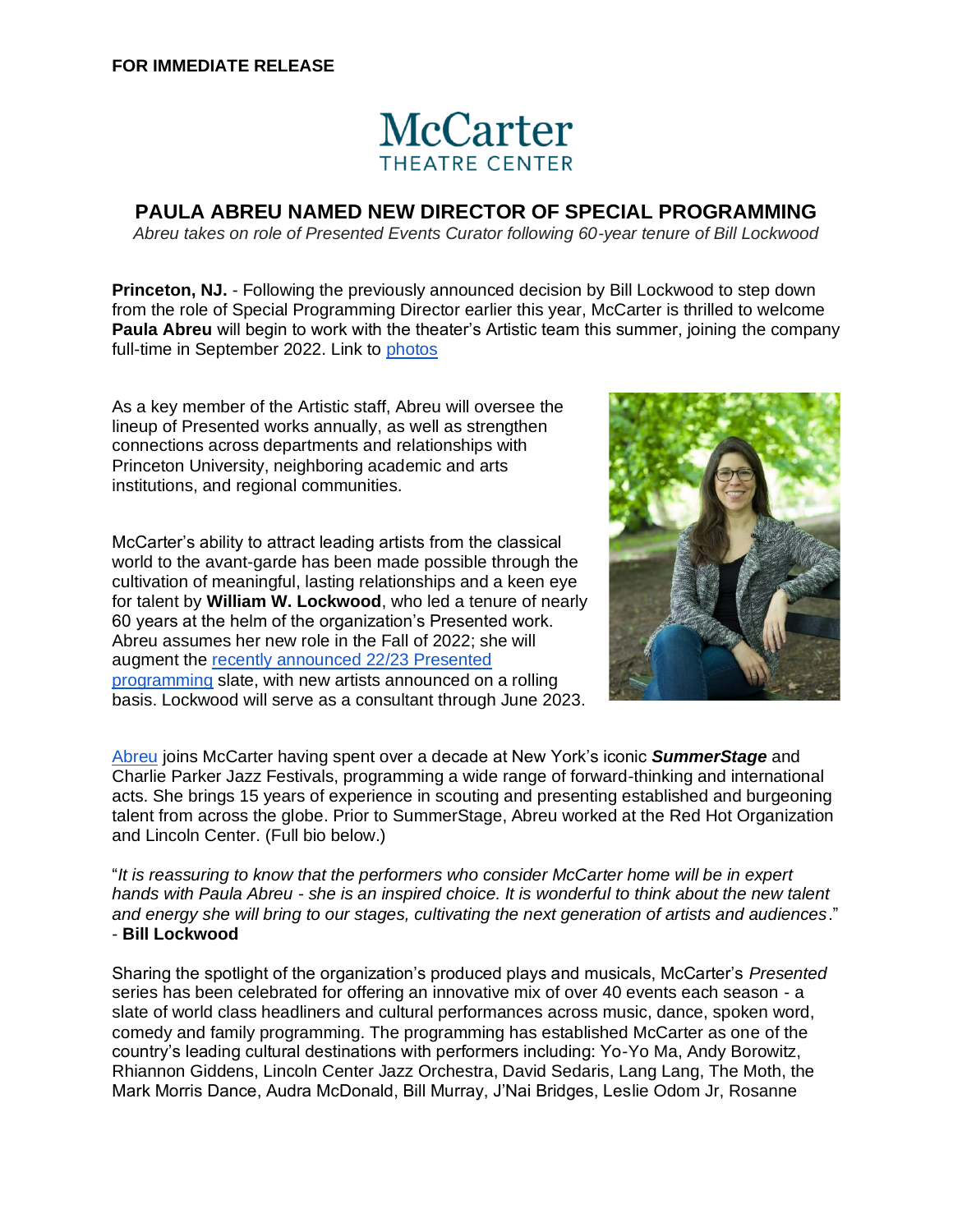Cash, Shawn Colvin, Valerie June, the band Lake Street Dive, Gregory Porter, Keb Mo, and many other luminaries.

Abreu will work closely with Artistic Director Sarah Rasmussen and the Artistic team, collaborating on season planning - specifically supporting McCarter's new vision of bringing its Presented series and Produced Theater series in greater alignment - operating more holistically, under "one performing arts umbrella."

*"I can't wait to join the Artistic team, bringing my passion for international artists and my approach to programming and discovery of new talent to the conversation. I am eager to expand McCarter's roster of high-profile headliners, and invite audiences of all ages to discover and engage with a diverse range of performers across music, dance and spoken word,"* said **Abreu**.

*"I am honored to build upon the outstanding roster of world-class artists that Bill Lockwood has curated and nurtured for nearly 60 years! His relationships have distinguished McCarter and Princeton as a national cultural treasure."*

Artistic Director **Sarah Rasmussen** said "*It is thrilling to have Paula's unique voice join the conversation as we expand audience reach and explore ways that our Presented events and Theater productions can intentionally complement each other moving forward, and enhance our University and community partnerships. I am so grateful for the time, rigor and passion shown by our robust, dedicated Search Committee who have helped pave the way for this significant next chapter."*

McCarter's Search Committee worked with [Isaacson Miller,](https://www.imsearch.com/) one of the country's premier executive search firms, to search for its new Director of Special Programming, beginning in the Fall of 2021. Candidate interviews and conversations were conducted with a diverse group of core McCarter staff, Board members and Princeton University partners - committed to guiding equity, diversity, and inclusion work within McCarter, expanding audiences, and deepening McCarter's relationship with Princeton University and surrounding community partners.

*"I'm thrilled to add my voice to McCarter, to be a part of an organization that has had an incontestable impact on the cultural fabric of New Jersey, and that demonstrates an ongoing commitment to equal opportunity in the arts.* 

*I* am looking forward to getting to know the surrounding communities, and to exploring *collaborative opportunities with the Princeton University campus, area Universities, and beyond. After 12 years in NYC's presenting arts field, I'm thrilled to build upon McCarter's incredible legacy and forge new connections regionally, nationally and globally."* - **Paula Abreu**

**ABOUT McCARTER** An independent not-for-profit performing arts center located between New York City and Philadelphia – and on the campus of Princeton University – McCarter is a multidisciplinary creative and intellectual hub offering theater, music, dance, spoken word, and educational programs for all ages that inspires conversations, connections and collaborations in our communities. We lead with our values of justice and joy, and we seek beauty in belonging. Celebrated for developing new work and winner of the 1994 Tony Award for Outstanding Regional Theatre, world premieres include Christopher Durang's Vanya, Sonia, Masha and Spike (Tony, Best Play), Tarell Alvin McCraney's The Brother/Sister Plays, Emily Mann's Having Our Say. Renowned artists who have appeared at McCarter include: Alvin Ailey, Yo-Yo Ma,